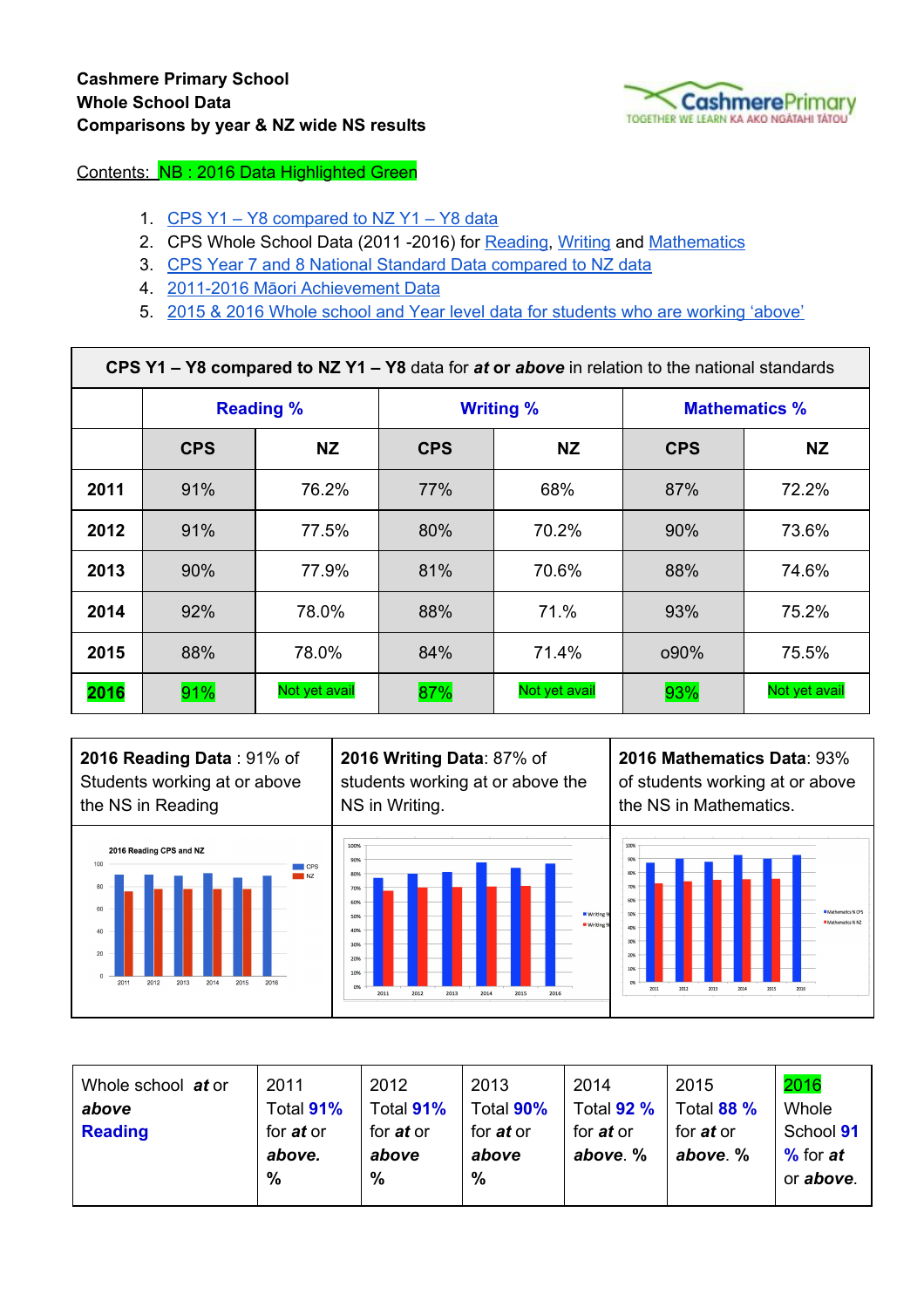| Year 1            | 77  | 87 | 83  | 88  | 78 | 88  |
|-------------------|-----|----|-----|-----|----|-----|
| Year <sub>2</sub> | 100 | 91 | 93  | 93  | 87 | 100 |
| Year 3            | 100 | 93 | 91  | 96  | 91 | 99  |
| Year <sub>4</sub> | 92  | 86 | 91  | 93  | 92 | 91  |
| Year 5            | 86  | 85 | 86  | 86  | 80 | 89  |
| Year <sub>6</sub> | 86  | 96 | 93  | 93  | 91 | 87  |
| Year 7            | 87  | 91 | 91  | 78  | 88 | 79  |
| Year 8            | 94  | 93 | 100 | 100 | 96 | 96  |

<span id="page-1-0"></span>

| 2011<br>Total 77%<br>for <i>at</i> or<br>above.<br>$\frac{0}{0}$ | 2012<br>Total 80%<br>for <i>at</i> or<br>above<br>$\%$ | 2013<br>Total 81%<br>for <i>at</i> or<br>above<br>$\frac{0}{0}$ | 2014<br>Total 87 %<br>for <i>at</i> or<br>above $N =$<br>479<br>$\frac{0}{0}$ | 2015<br>Total 84 %<br>for <i>at</i> or<br>above. | 2016<br>Total 87<br>$%$ for $at$<br>or above. |
|------------------------------------------------------------------|--------------------------------------------------------|-----------------------------------------------------------------|-------------------------------------------------------------------------------|--------------------------------------------------|-----------------------------------------------|
| 74                                                               | 97                                                     | 90                                                              | 90                                                                            | 88                                               | 91                                            |
| 88                                                               | 72                                                     | 78                                                              | 90                                                                            | 77                                               | 98                                            |
| 80                                                               | 90                                                     | 73                                                              | 74                                                                            | 77                                               | 89                                            |
| 76                                                               | 82                                                     | 83                                                              | 87                                                                            | 87                                               | 87                                            |
| 79                                                               | 73                                                     | 79                                                              | 86                                                                            | 85                                               | 85                                            |
| 73                                                               | 87                                                     | 81                                                              | 92                                                                            | 88                                               | 84                                            |
| 58                                                               | 63                                                     | 76                                                              | 76                                                                            | 72                                               | 69                                            |
| 88                                                               | 75                                                     | 82                                                              | 98                                                                            | 95                                               | 96                                            |
|                                                                  |                                                        |                                                                 |                                                                               |                                                  |                                               |

<span id="page-1-1"></span>

| Whole school at or<br>above<br><b>Mathematics</b> | 2011<br>Total 87%<br>for <i>at</i> or<br>above.<br>% | 2012<br>Total 90%<br>for <i>at</i> or<br>above<br>% | 2013<br>Total 88%<br>for <i>at</i> or<br>above<br>$\frac{0}{0}$ | 2014<br>Total 94 %<br>for <i>at</i> or<br>above. % | 2015<br>Total 90 %<br>for <i>at</i> or<br>above. % | 2016<br>Total 93 %<br>for <i>at</i> or<br>above. % |
|---------------------------------------------------|------------------------------------------------------|-----------------------------------------------------|-----------------------------------------------------------------|----------------------------------------------------|----------------------------------------------------|----------------------------------------------------|
| Year 1                                            | 61                                                   | 92                                                  | 83                                                              | 90                                                 | 84                                                 | 90                                                 |
| Year 2                                            | 88                                                   | 79                                                  | 79                                                              | 80                                                 | 84                                                 | 98                                                 |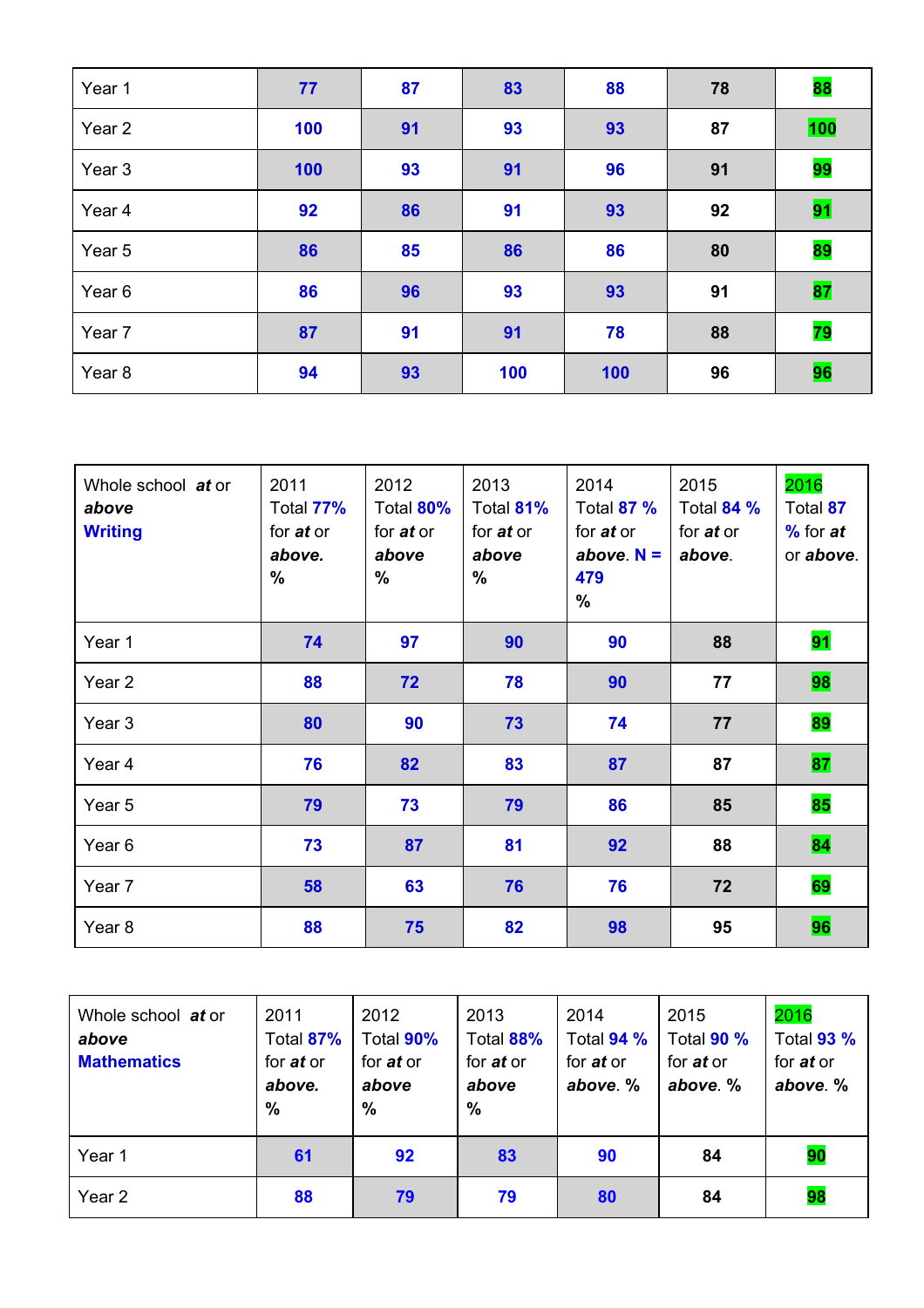| Year 3 | 96  | 93  | 88  | 94  | 86 | 91 |
|--------|-----|-----|-----|-----|----|----|
| Year 4 | 96  | 92  | 93  | 95  | 95 | 98 |
| Year 5 | 100 | 98  | 93  | 96  | 90 | 99 |
| Year 6 | 80  | 100 | 98  | 98  | 95 | 95 |
| Year 7 | 78  | 86  | 100 | 96  | 90 | 87 |
| Year 8 | 88  | 76  | 73  | 100 | 95 | 92 |

| national standards                                                                 |              |                    |                   |                             |                            |                      |                   |  |  |  |
|------------------------------------------------------------------------------------|--------------|--------------------|-------------------|-----------------------------|----------------------------|----------------------|-------------------|--|--|--|
|                                                                                    |              | <b>Reading %</b>   |                   | <b>Writing %</b>            |                            | <b>Mathematics %</b> |                   |  |  |  |
| $CPS = Cashmere$<br><b>Primary School</b><br>$NZ = New$<br>Zealand wide<br>results |              | <b>CPS</b><br>$\%$ | <b>NZ</b><br>$\%$ | <b>CPS</b><br>$\frac{0}{0}$ | <b>NZ</b><br>$\frac{9}{6}$ | <b>CPS</b><br>$\%$   | <b>NZ</b><br>$\%$ |  |  |  |
| 2012                                                                               | <b>Yr. 7</b> | 91                 | 72.8              | 63                          | 61.8                       | 86                   | 64.6              |  |  |  |
|                                                                                    | <b>Yr. 8</b> | 93                 | 76.2              | 75                          | 65.2                       | 76                   | 66.8              |  |  |  |
| 2013                                                                               | <b>Yr. 7</b> | 91                 | 74.1              | 91                          | 62.7                       | 100                  | 65.6              |  |  |  |
|                                                                                    | <b>Yr. 8</b> | 100                | 71.3              | 100                         | 67.0                       | 73                   | 68.9              |  |  |  |
| 2014                                                                               | <b>Yr. 7</b> | 78                 | 74.8              | 82                          | 64.4                       | 96                   | 66.7              |  |  |  |
|                                                                                    | <b>Yr. 8</b> | 100                | 77.7              | 98                          | 68                         | 100                  | 69.0              |  |  |  |
| 2015                                                                               | <b>Yr. 7</b> | 88                 | 75.5              | 73                          | 65.6                       | 90                   | 67.5              |  |  |  |
|                                                                                    | <b>Yr. 8</b> | 96                 | 78.3              | 96                          | 69.2                       | 96                   | 70.2              |  |  |  |
| 2016                                                                               | <b>Yr. 7</b> | 79                 | Not yet avail     | 69                          | Not yet avail              | 87                   | Not yet avail     |  |  |  |
|                                                                                    | <b>Yr. 8</b> | 96                 | Not yet avail     | 96                          | Not yet avail              | 92                   | Not yet avail     |  |  |  |